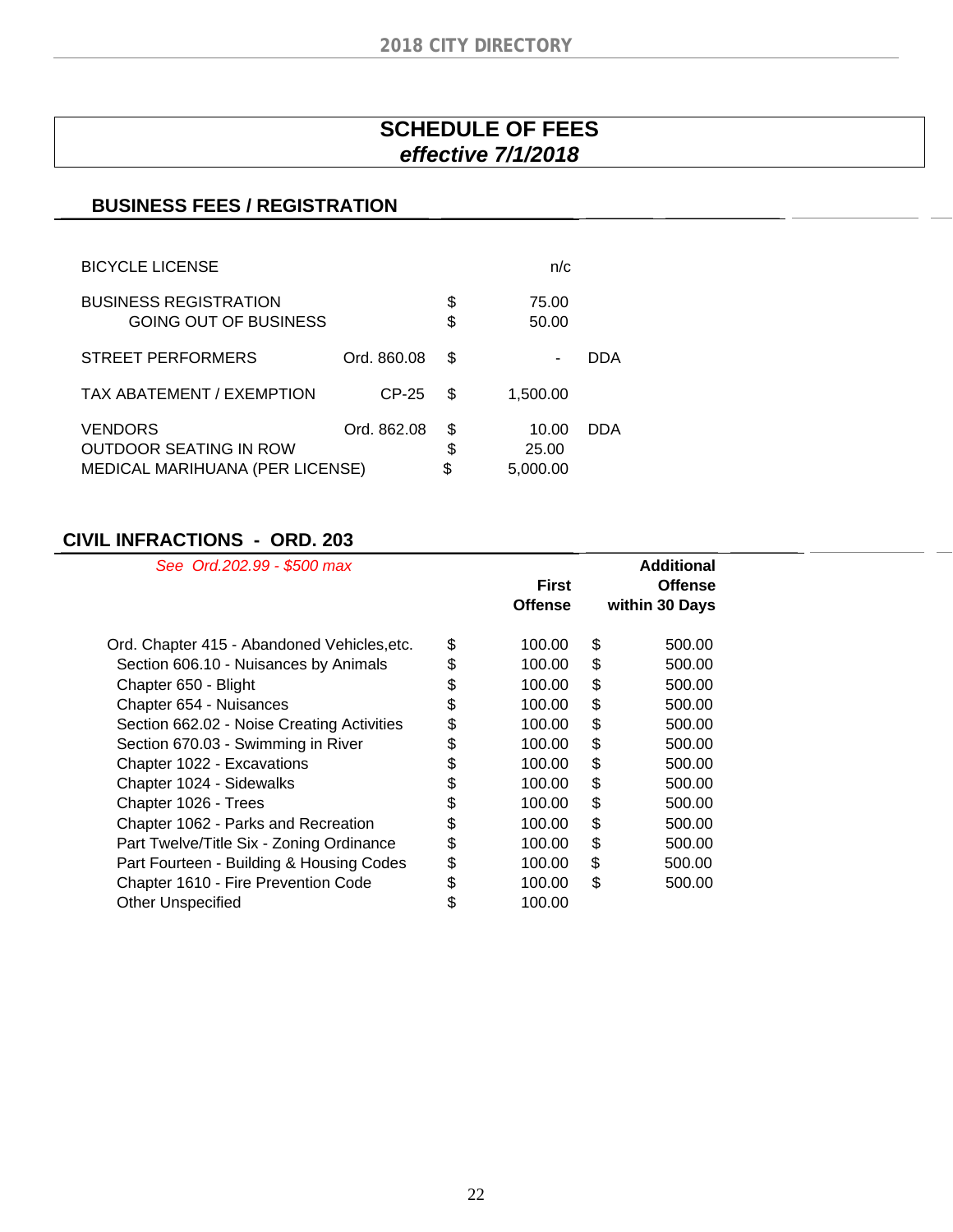### **DOCUMENTS & COPIES**

| <b>AUDIT</b>                                                                                                                           | \$                   | 40.00                            |
|----------------------------------------------------------------------------------------------------------------------------------------|----------------------|----------------------------------|
| <b>BUDGET</b>                                                                                                                          | \$                   | 50.00                            |
| <b>CHARTER</b>                                                                                                                         | \$                   | 20.00                            |
| <b>CODE OF ORDINANCES</b>                                                                                                              | \$                   | 125.00                           |
| COPIES<br>first page<br>each addl page<br>Police / Fire Reports<br>Pol/Fire - each addl page                                           | \$<br>\$\$           | 1.00<br>0.50<br>5.00<br>0.50     |
| <b>FAX</b><br>first page<br>each addl page                                                                                             | \$<br>\$             | 5.00<br>1.00                     |
| <b>MASTER PLAN</b>                                                                                                                     | \$                   | 75.00                            |
| <b>VOTER REGISTRATION LIST</b><br>1 District - Electronic<br>1 District - Paper<br>All Districts - Electronic<br>All Districts - Paper | \$<br>\$<br>\$<br>\$ | 10.00<br>15.00<br>15.00<br>25.00 |
| <b>ZONING ORDINANCE</b>                                                                                                                | \$                   | 125.00                           |

# **FREEDOM OF INFORMATION ACT REQUESTS (FOIA)**

| Cost per Copy                                     | \$<br>0.10  | per page                                                                                                               |
|---------------------------------------------------|-------------|------------------------------------------------------------------------------------------------------------------------|
| Labor                                             |             | Hourly rate/benefits of lowest paid employee<br>capable of performing compliance task<br>billed in 1/4 hour increments |
| Outside Counsel                                   | 51.00       |                                                                                                                        |
| Mailing Costs                                     | Actual cost |                                                                                                                        |
| Specialty Costs (plans, audio tapes, discs, etc.) | Actual cost |                                                                                                                        |
| Deposit                                           | 50%         | Required if estimated cost exceeds \$50                                                                                |

Additional information and FOIA forms can be found on City website: www.manisteemi.gov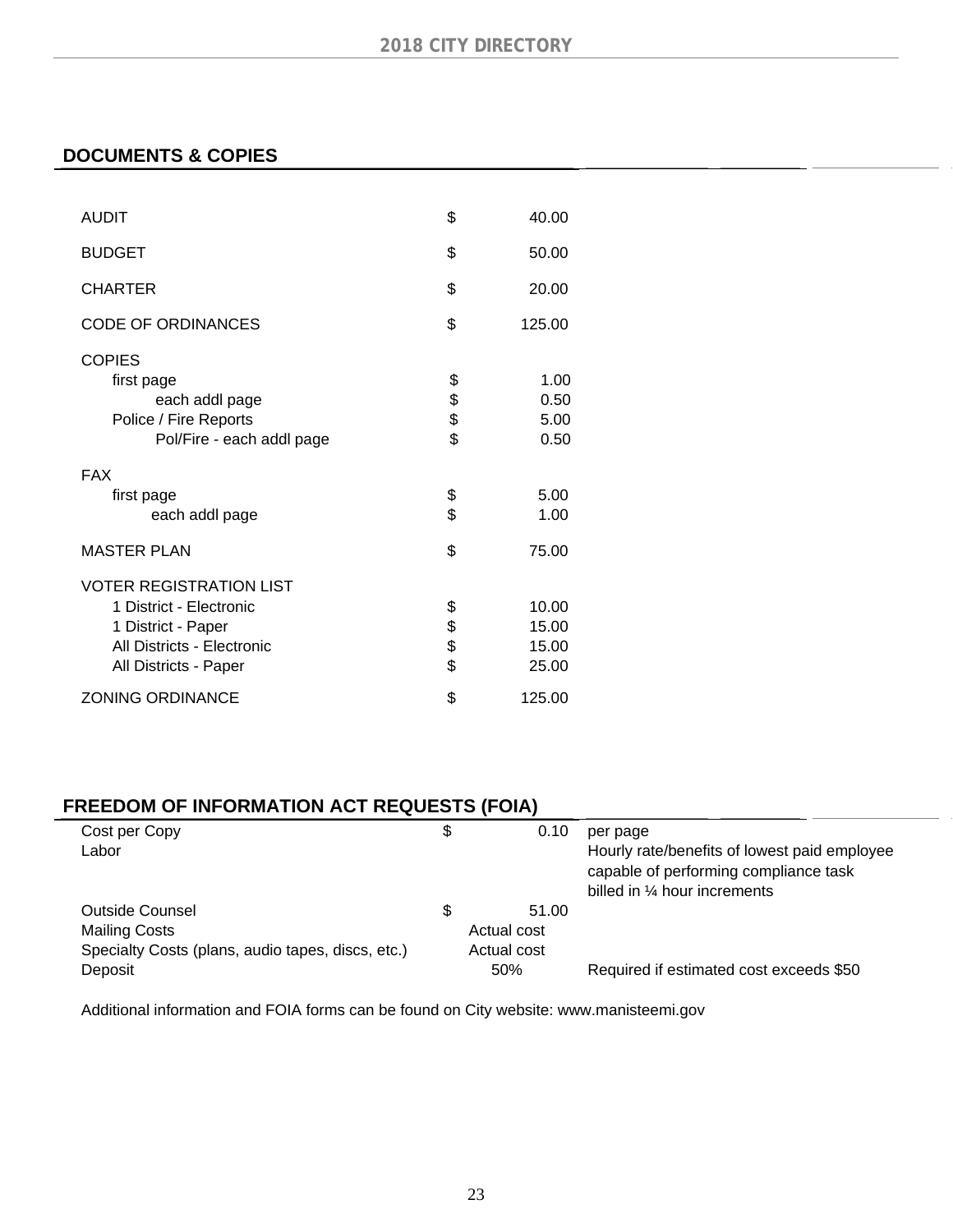#### **MARINA / BOAT RAMP**

| <b>MARINA</b>                   | Ord. 1062.05(b)                     |                |                  |          | Rates Set by State of Michigan |
|---------------------------------|-------------------------------------|----------------|------------------|----------|--------------------------------|
| <b>BOAT RAMP</b><br>Daily       |                                     | \$             | 10.00            |          |                                |
| Seasonal<br>MARINA MEETING ROOM |                                     | \$<br>Resident | 40.00            |          | Non-Resident                   |
|                                 | Full day<br><b>Security Deposit</b> | \$<br>\$       | 120.00<br>100.00 | \$<br>\$ | 150.00<br>100.00               |

### **PARKING VIOLATIONS - ORD. CH. 430**

| <b>Alternate Parking</b>                                     | \$       | 40.00           |
|--------------------------------------------------------------|----------|-----------------|
| after 14 days                                                | \$       | 100.00          |
| <b>Handicap Violations</b>                                   | \$       | 100.00          |
| after 4 days                                                 | \$       | 150.00          |
| Overtime Parking<br><b>Overtime Parking</b><br>after 14 days | \$<br>\$ | 40.00<br>100.00 |

### **PLANNING & ZONING \ BUILDING \ RENTAL**

| <b>BUILDING PERMITS</b>                                    |   | Issued by State of Michigan |  |
|------------------------------------------------------------|---|-----------------------------|--|
| CONSTRUCTION BOARD OF APPEALS                              | S | 150.00                      |  |
| <b>CONSTRUCTION PARKING PERMIT</b><br>per space / per week | S | 10.00                       |  |
| DRIVEWAY PERMITS                                           | S | 25.00                       |  |
| HISTORIC DISTRICT PERMITS - Ord. 1280.22                   |   |                             |  |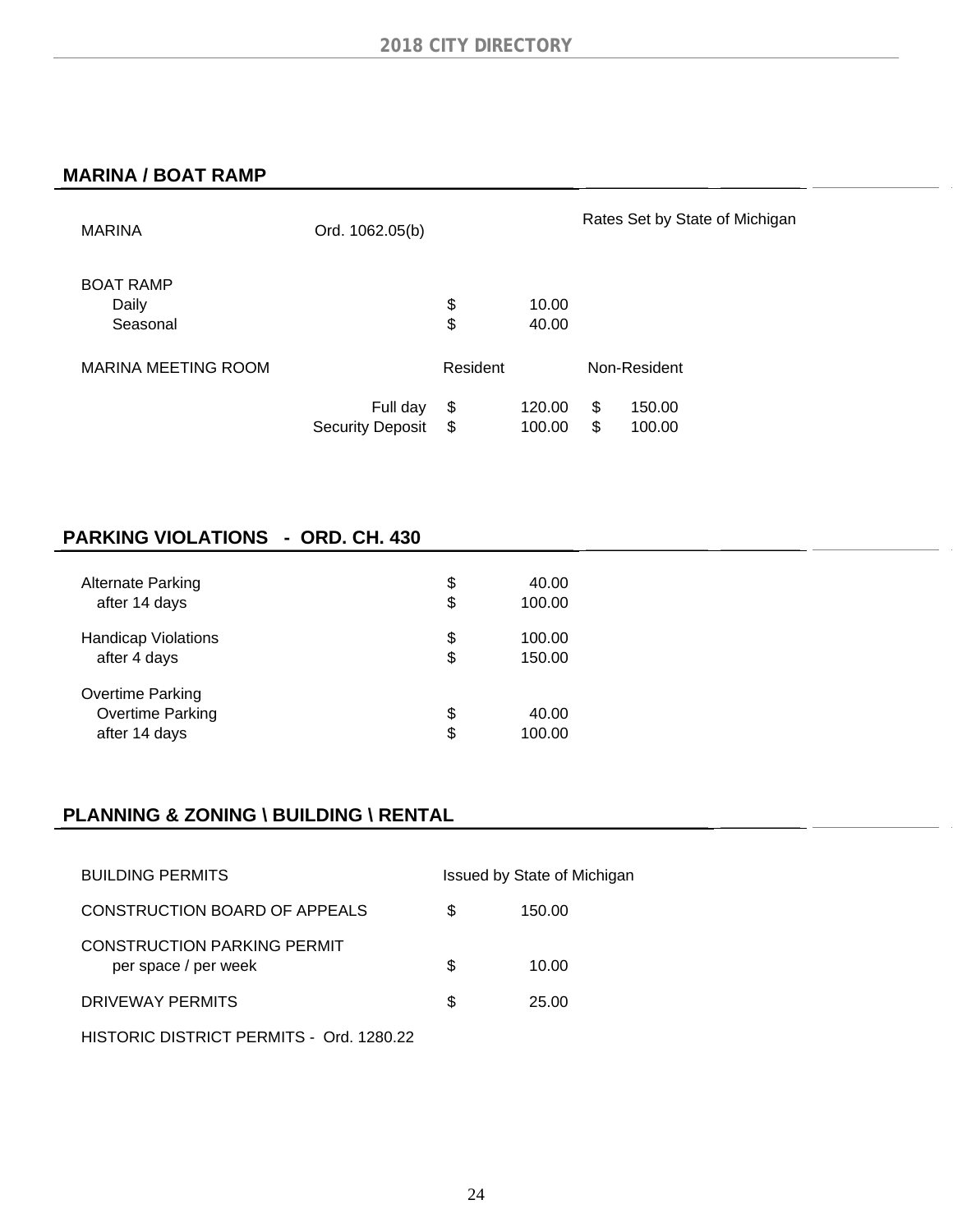# **PLANNING & ZONING \ BUILDING \ RENTAL (cont.)**

| <b>LAND USE PERMITS - Residential</b><br>under 200 sq ft<br>over 200 sq ft | \$<br>\$ | 25.00<br>75.00   |                     |                   |
|----------------------------------------------------------------------------|----------|------------------|---------------------|-------------------|
| <b>LAND USE PERMITS - Commercial</b>                                       | \$<br>\$ | 100.00<br>200.00 | Level I<br>Level II | minimum           |
| <b>MAPS</b>                                                                |          |                  |                     |                   |
| Medium                                                                     | \$       | 2.00             |                     |                   |
| Large                                                                      | \$       | 4.00             |                     |                   |
| PARCEL COMBINATION                                                         | \$       | 50.00            |                     |                   |
| PARCEL SPLIT/COMBINATION                                                   |          |                  |                     |                   |
| First                                                                      | \$       | 100.00           |                     |                   |
| Each Additional                                                            | \$       | 50.00            |                     |                   |
| <b>PUD REQUESTS</b>                                                        | \$       | 750.00           | Minimum             |                   |
| RENTAL ORDINANCE (Ord. 1482.06)                                            |          |                  |                     | Updated<br>7/7/15 |
| Registration Certificate (one time) per unit                               | \$       | 40.00            |                     |                   |
| <b>First Inspection</b>                                                    | \$<br>\$ | 90.00            |                     |                   |
| Compliance Certificate (every 3 yrs)                                       |          | 70.00            |                     |                   |
| Missed/Broken Scheduled Inspection                                         | \$       | 40.00            |                     |                   |
| <b>SIGN PERMITS</b>                                                        | \$       | 50.00            |                     |                   |
| <b>SPECIAL USE PERMIT</b>                                                  | \$       | 750.00           | Minimum             |                   |
| STREET\ALLEY VACATION REQUESTS                                             | \$       | 750.00           |                     |                   |
| ZONING ORDINANCE AMENDMENT                                                 | \$       | 1,000.00         |                     |                   |
| ZONING BOARD OF APPEALS                                                    | \$       | 500.00           | Minimum             |                   |
|                                                                            |          |                  |                     |                   |

#### INCENTIVE PROGRAM FEES

| <b>Brownfield</b>  | See BRA Application & Guidelines             |  |  |  |  |
|--------------------|----------------------------------------------|--|--|--|--|
| <b>PILOT</b><br>\$ | Maximum \$1,500 if more than one<br>1.000.00 |  |  |  |  |
| \$<br>OPRA         | 1.000.00                                     |  |  |  |  |
| NEZ<br>\$          | 1.000.00                                     |  |  |  |  |
| CRA<br>\$          | 1.000.00                                     |  |  |  |  |
| \$<br>Other        | 1.000.00                                     |  |  |  |  |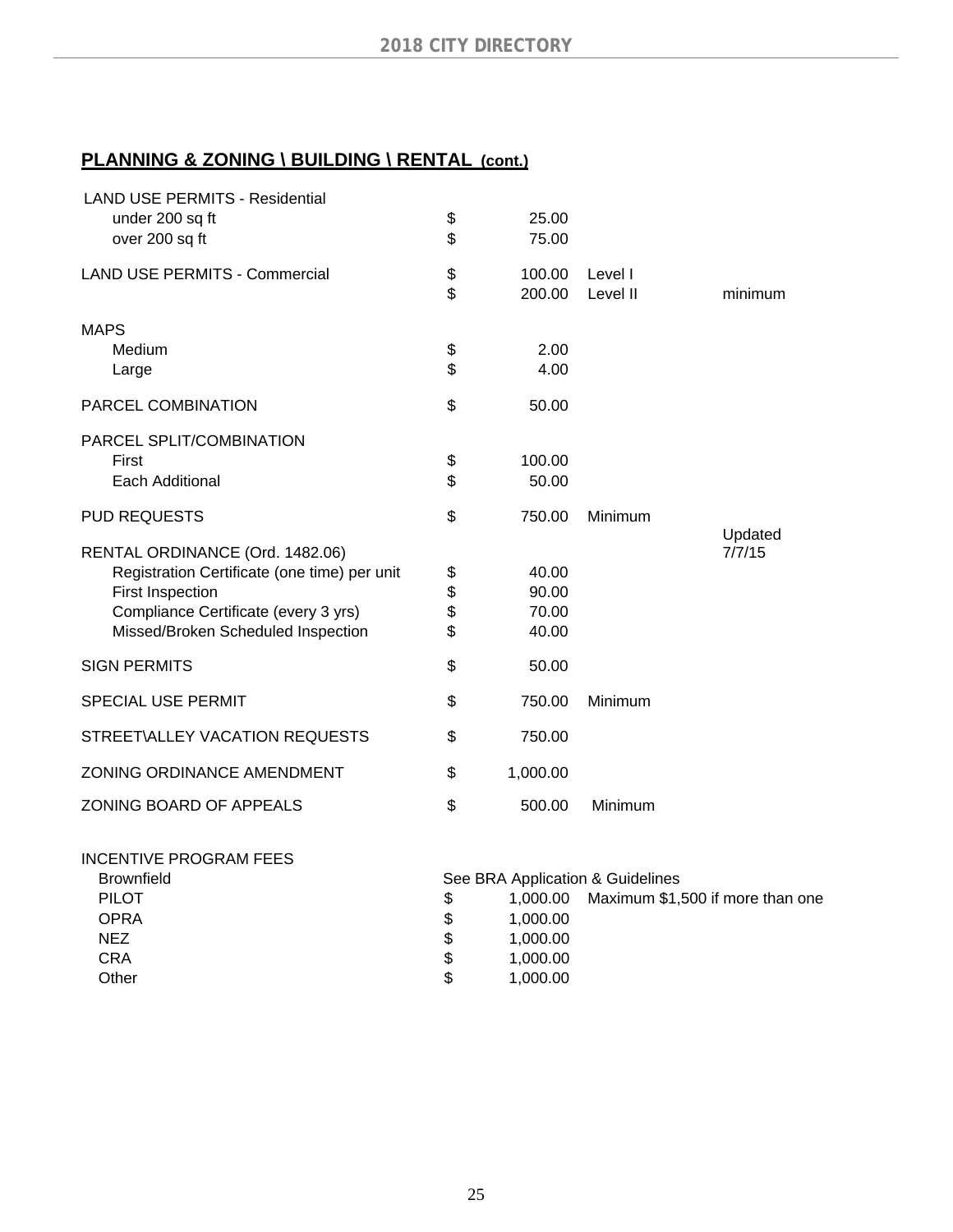### **REFUSE RATES (MONTHLY) - ORD. 1060.10 & 1060.12**

| <b>Curbside Recycling</b> |                                    | \$       | 7.00          |                     |                |
|---------------------------|------------------------------------|----------|---------------|---------------------|----------------|
| Residential               | 1-2 Bags / week<br>3-6 Bags / week | \$<br>\$ | 5.50<br>11.00 | Effective<br>7/1/18 |                |
|                           | Tidy Tote / week                   | \$       | 16.50         |                     |                |
| Commercial                | 1-2 Bags / week                    | \$       | 5.50          |                     |                |
|                           | 3-6 Bags / week                    | \$       | 11.00         |                     |                |
|                           | 3-6 Bags twice/ week               | \$       | 22.00         |                     |                |
| Tidy Tote / week          | once / week                        | \$       | 16.50         |                     |                |
|                           | twice / week                       | \$       | 33.00         |                     |                |
| Apartments                | Tidy Tote / week                   | \$       | 16.50         |                     |                |
|                           | 3-6 Bags / week- each Unit         | \$       | 11.00         |                     |                |
| Extra Bags                |                                    | \$       | 2.75          |                     |                |
| <b>Bulky Item Tag</b>     |                                    | \$       | 15.00         |                     |                |
| Freon Item Tag            |                                    | \$       | 50.00         |                     |                |
| Yard Waste bags           |                                    | \$       | 4.50          | Effective 4/17/13   | $Cost + $0.25$ |

Recycling Schedule:

- Residential Pickup  $1^{st}$  &  $3^{rd}$  Thursday
- Glocheski Drive (anytime)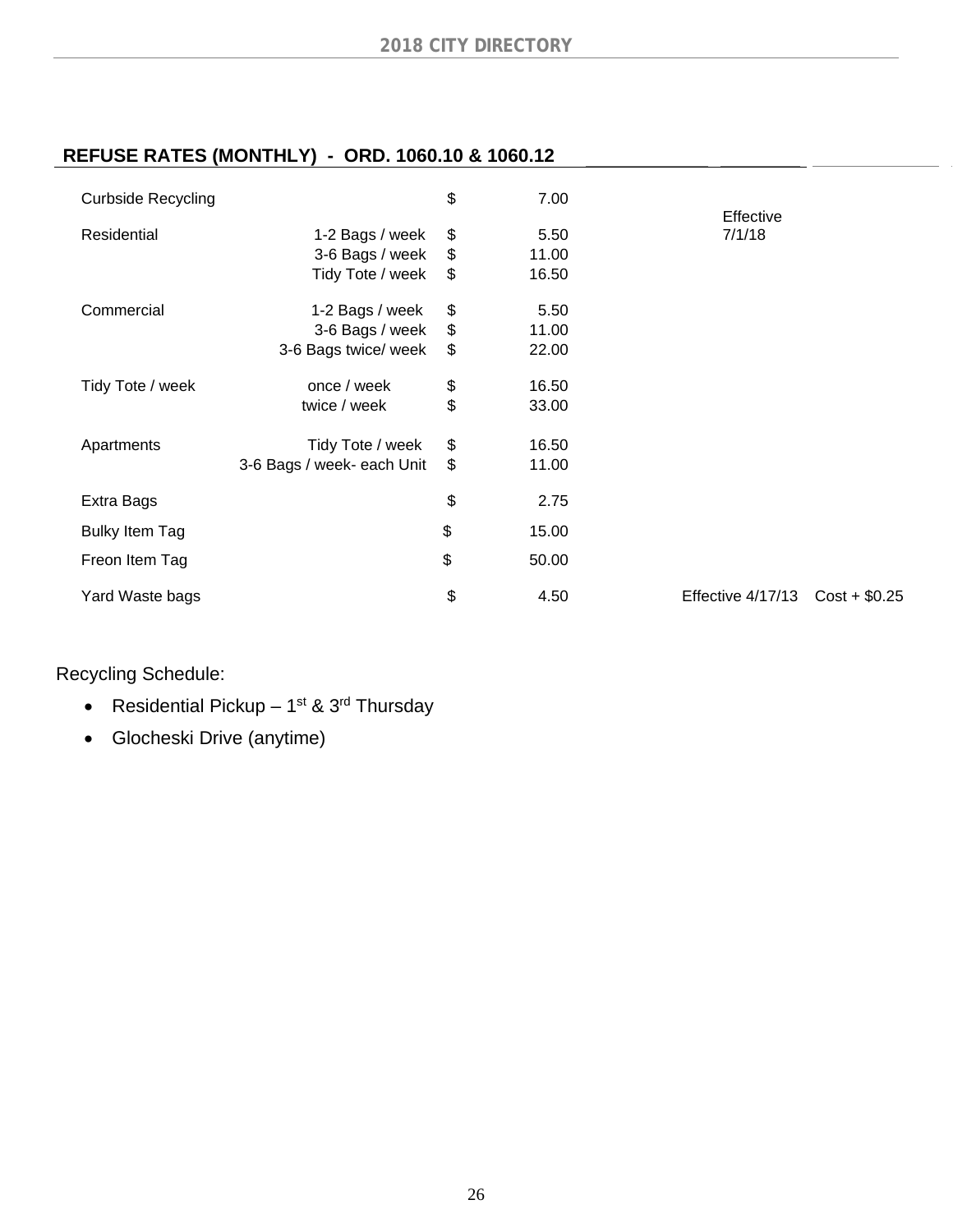## **SERVICES / RENTAL**

| <b>BANNER PERMIT (River Street Arch)</b>                                                                                                                                                            |                                       | \$                         | 50.00                                            |                                                  |
|-----------------------------------------------------------------------------------------------------------------------------------------------------------------------------------------------------|---------------------------------------|----------------------------|--------------------------------------------------|--------------------------------------------------|
| BRIDGE OPENING (off hours - commercial)                                                                                                                                                             |                                       | \$                         | 150.00                                           |                                                  |
| <b>CLEAN MANISTEE PROGRAM</b><br>Brush Pick Up - First 15 Minutes<br>For Each Additional 15 Minutes<br>Trash Pick Up - Minimum<br>Trash - Per Item<br>White Metal - Per Item<br>Per Half Cubic Yard |                                       | \$<br>\$<br>\$<br>\$<br>\$ | n/c<br>30.00<br>30.00<br>30.00<br>45.00<br>15.00 | (Actual Charges to be Billed with Labor)         |
| <b>EQUIPMENT CHARGES</b>                                                                                                                                                                            |                                       |                            | State published rates                            |                                                  |
| <b>HANDGUN APPLICATIONS</b>                                                                                                                                                                         |                                       | \$                         | 5.00                                             |                                                  |
| MEETING ROOM RENTAL (City Hall)                                                                                                                                                                     |                                       |                            |                                                  |                                                  |
|                                                                                                                                                                                                     | <b>First Hour</b><br>each addl hour   | \$<br>\$                   | 50.00<br>25.00                                   |                                                  |
| <b>MEMORIAL BENCHES</b>                                                                                                                                                                             | (whole)<br>(picnic table)             | \$<br>\$                   | 850.00<br>450.00                                 |                                                  |
| PERSONNEL CHARGES (per hour)<br>Supervisory                                                                                                                                                         |                                       | \$                         | 40.00                                            |                                                  |
| Regular Full Time                                                                                                                                                                                   |                                       | \$                         | 30.00                                            | $($45.00 - overtime rate)$                       |
| <b>RETURN CHECK FEE</b>                                                                                                                                                                             |                                       | \$                         | 30.00                                            |                                                  |
| ROAD BREAKAGE DEPOSIT                                                                                                                                                                               |                                       | \$                         | 1,000.00                                         | (deposit applied to actual and remainder billed) |
| <b>WEDDINGS</b>                                                                                                                                                                                     |                                       | \$                         | 100.00                                           |                                                  |
| <b>WEED CUTTING</b>                                                                                                                                                                                 | first hour<br><b>Additional hours</b> | \$                         | 250.00                                           | Per Person / Per Hour + Equipment Charges        |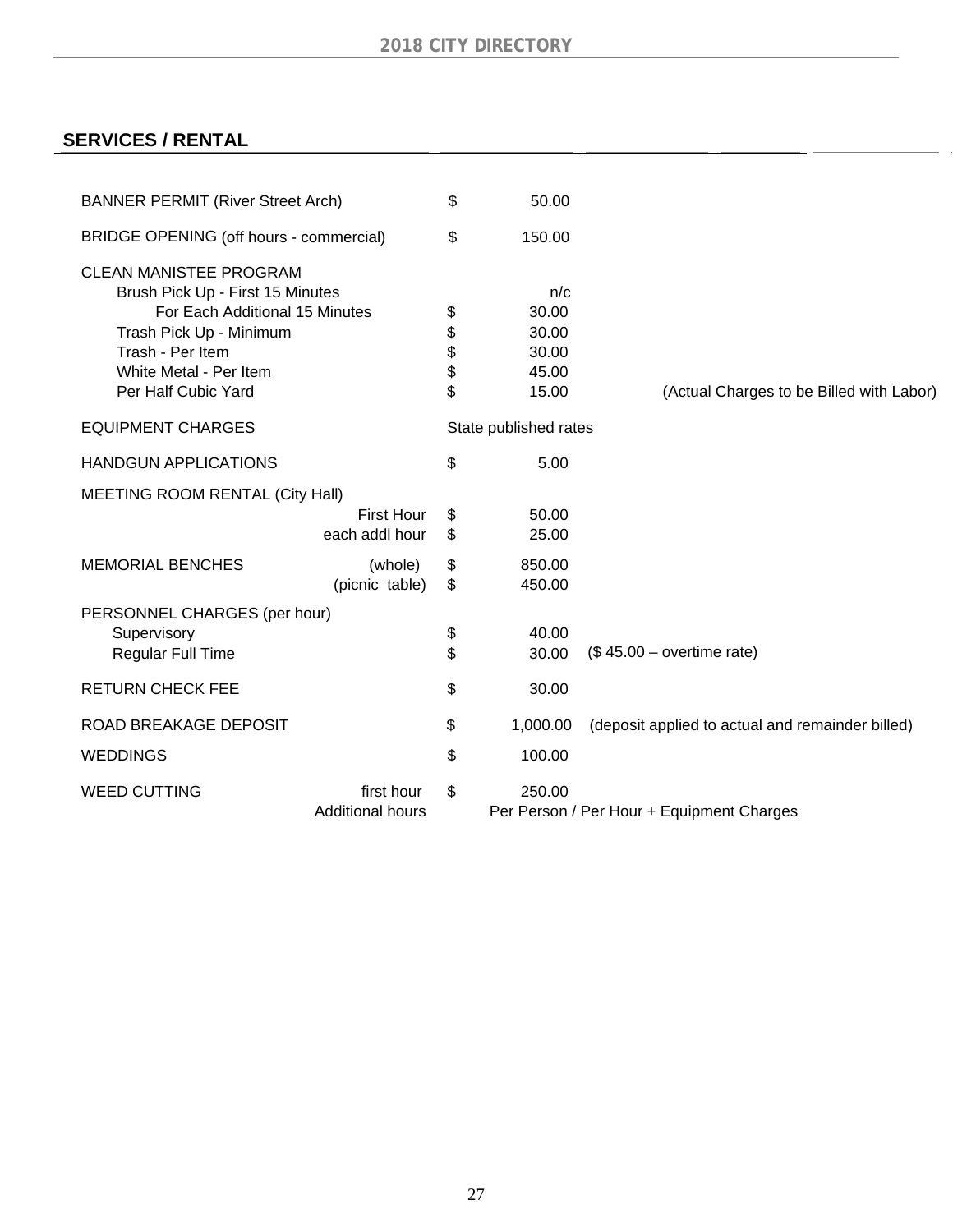# **WATER / SEWER RATES (MONTHLY) - ORD. 1040.04**

|          |                      |                                                 | Effective |
|----------|----------------------|-------------------------------------------------|-----------|
| \$       | 3.03                 |                                                 | 7/1/18    |
| \$       | 8.31                 |                                                 |           |
| \$       | 4.30                 | Varies for larger meters                        |           |
| \$       | 12.36                | Varies for larger meters                        |           |
| \$       | 20.00                |                                                 |           |
| \$       | 25.00                |                                                 |           |
| \$       | 30.00                |                                                 |           |
| \$       | 25.00                |                                                 |           |
| \$       | 60.00                |                                                 |           |
| \$       | 300.00               |                                                 |           |
| \$<br>\$ | 100.00<br>25.00      |                                                 |           |
| \$       | 100.00<br>Meter cost |                                                 |           |
|          |                      |                                                 |           |
|          |                      |                                                 |           |
|          |                      |                                                 |           |
| \$       | 0.03                 | + operator cost \$30/hr                         |           |
| \$       | 0.05                 | + operator cost \$45/hr                         |           |
|          | varies               |                                                 |           |
|          | \$<br>\$<br>\$       | 50.00<br>212.00<br>3,922.00<br>Time + materials |           |

### **OTHER**

| Utility Connection - per lot<br>- Sweetnam & Lakeview Subdivision (CP-2)<br>+ Sewer Lift Station charge per/unit (CP-2) | S.<br>\$. | 2,050.00<br>250.00 |
|-------------------------------------------------------------------------------------------------------------------------|-----------|--------------------|
| Industrial Park lots                                                                                                    | Inquire   |                    |
| Renaissance Park lots                                                                                                   | Inquire   |                    |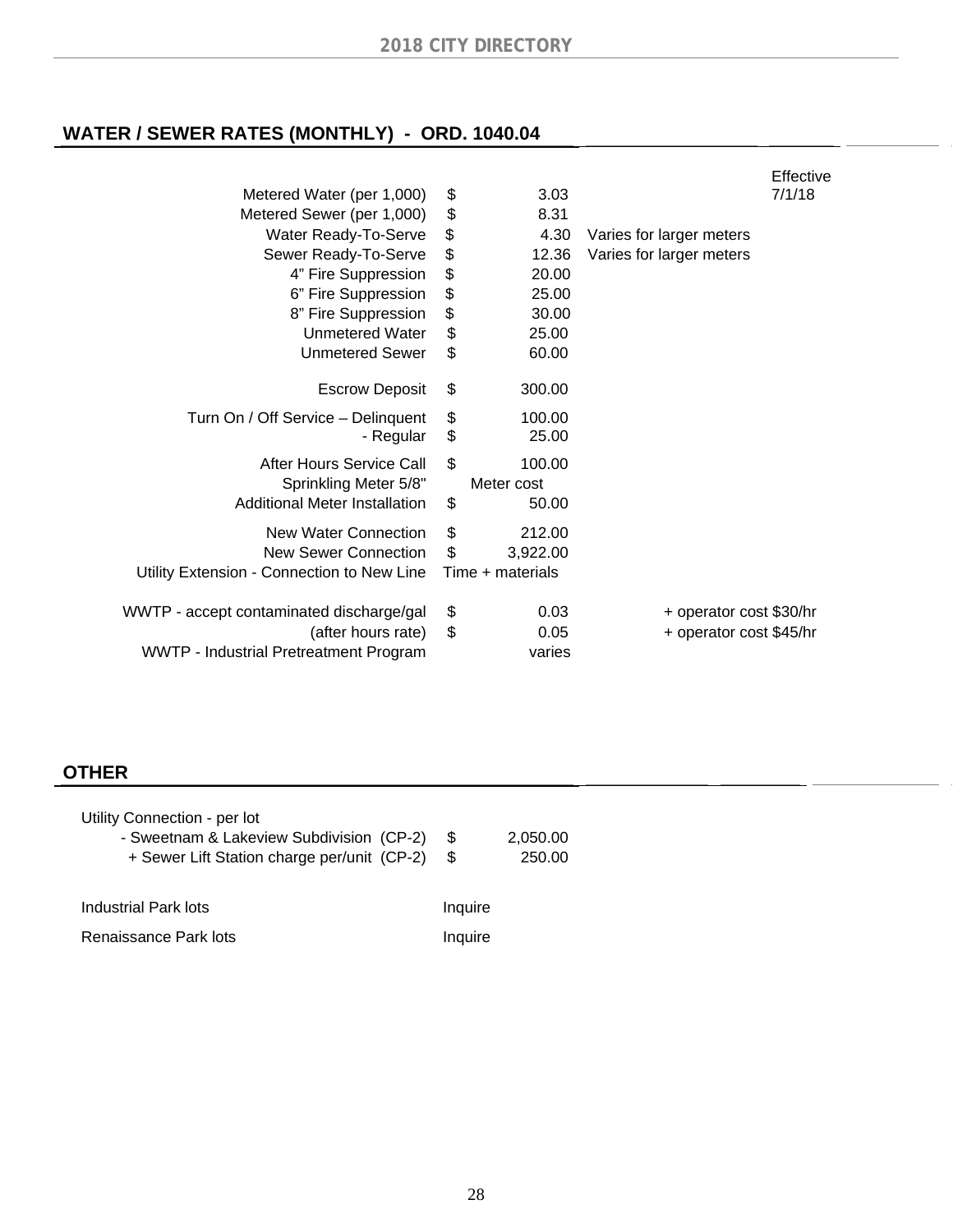### **MICHIGAN OPEN MEETINGS ACT SUMMARY**

Section 2(a) Defines a "public body." The definition would include each City advisory board and commission as a public body.

Section 2(b) "Meeting" means the convening of a public body at which a quorum is present for the purpose of deliberating toward or rendering a decision on a public policy.

Section 3(1) All meetings of a public body shall be open to the public and shall be held in a place available to the general public. All persons shall be permitted to attend any meeting except as otherwise provided in this Act. The right of a person to attend a meeting of a public body includes the right to tape‐record, to videotape, to broadcast live on radio and to telecast live on television the proceedings of a public body at a public meeting. The exercise of this right shall not be dependent on the prior approval of the public body. However, a public body may establish reasonable rules and regulations in order to minimize the possibility of disrupting the meeting.

Section 3(2) All decisions of a public body shall be made at a meeting open to the public.

Section 3(5) A person shall be permitted to address a meeting of a public body under rules established and recorded by the public body.

*The public body may adopt a rule imposing time limits. Members of the audience do not have the right to participate in discussion by the public body.*

Section 3(10) This Act does not apply to a meeting which is social or chance gathering or conference not designed to avoid this Act.

Section 5(2) For regular meetings of a public body, there shall be posted within ten days after the first meeting of the public body in each calendar or fiscal year a public notice stating the dates, times and places of its regular meetings.

Section 5(4) For a rescheduled regular or a special meeting of a public body a public notice stating the date, time and place of the meeting shall be posted for at least 18 hours before the meeting.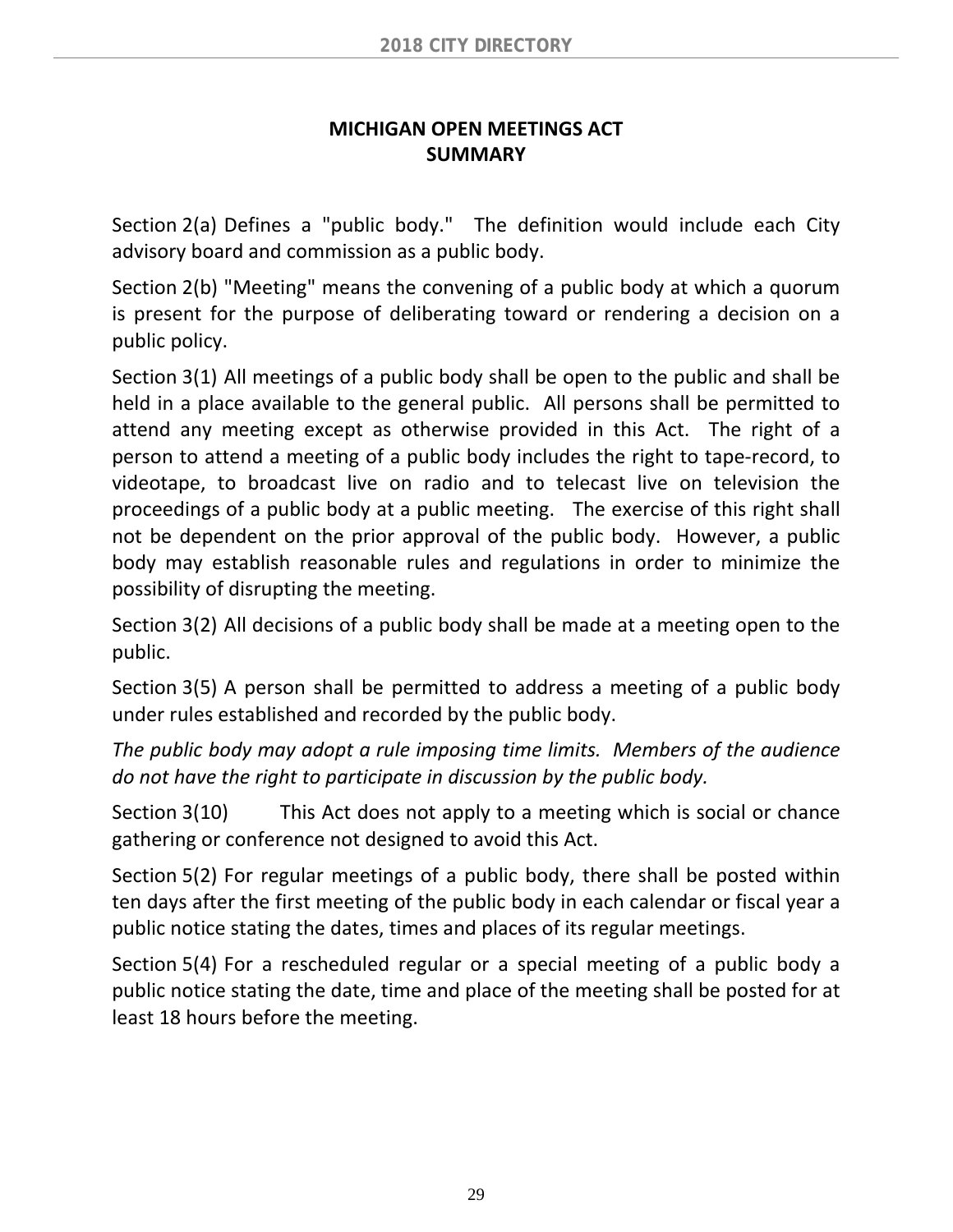NOTES: